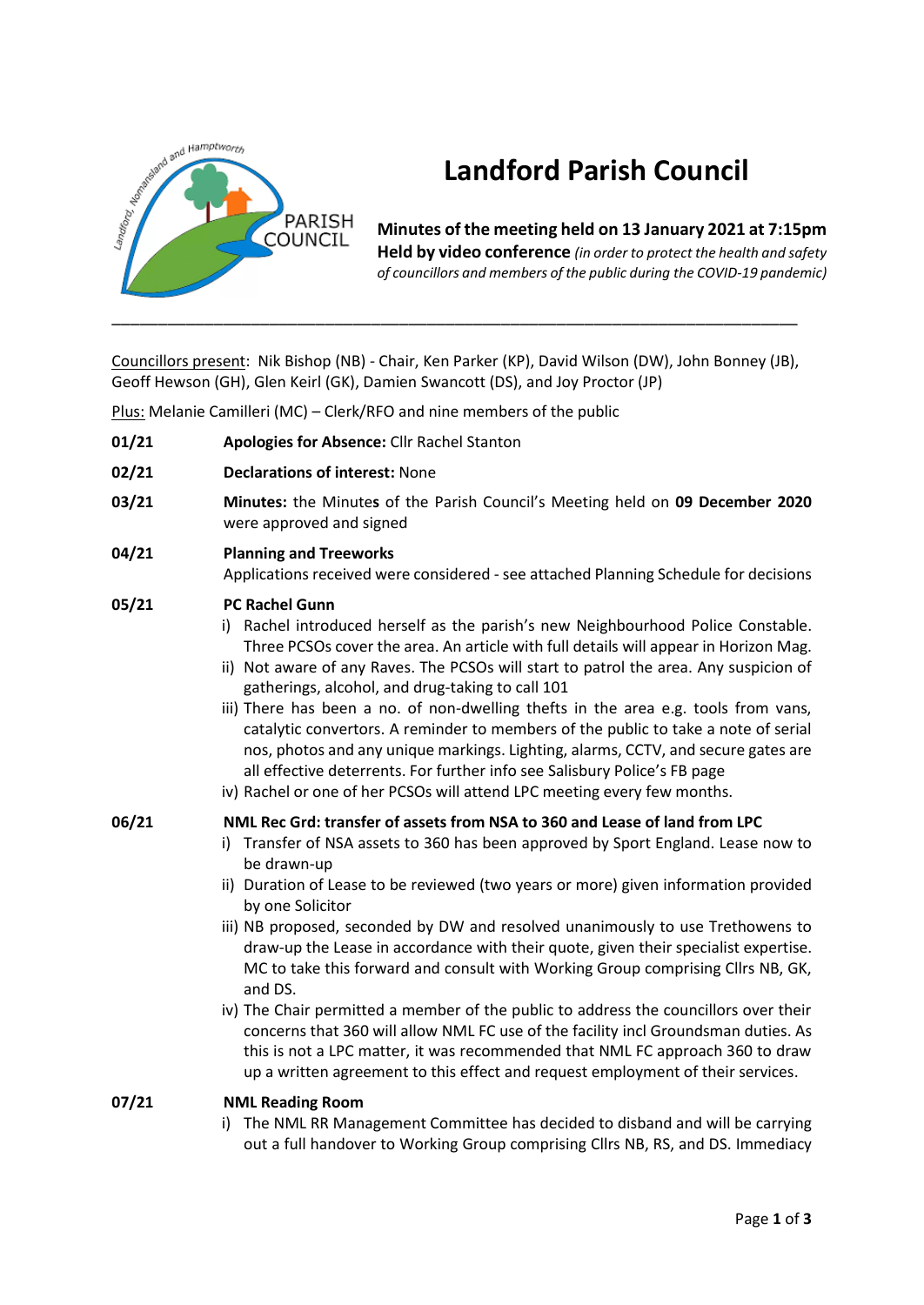is for Working Group to confirm Wiltshire Council's booking for election 6 May 2021 and making it a Covid-19 safe environment.

ii) Next steps to be discussed at LPC's February meeting.

#### **08/21 Parish Community Plan Questionnaire**

- i) KP reported that 800+ Questionnaires issued and 500 responses. Multiple comments per return so Landford Community Partnership are now analysing results.
- ii) It was unanimously agreed that LPC's Comms Group communications to members of the public, plus improvements to LPC's website to be reviewed (to make more engaging). Consider and come ready to discuss at LPC's February meeting.

#### **09/21 Installation of two new SIDs (locations New Road and Sherfield English)**

i) KP gave an update on the two SIDs to be installed. MC asked to complete and submit the Highways Request Form for next Wiltshire Council's CAT meeting on 17 Feb

#### **10/21 Affordable Housing**

GH gave an update – 505 leaflets delivered and another 162 printed with view to issue by end of month. *Important Post Meeting Note: surveys have moved to online completion*

# **11/21 Maintaining Ditches and Watercourses**

- i) GH gave an update on clearance to the flooded ditches
- ii) GK expressed concern regarding the tone of the standard letter sent from the PC to landowners, citing the recent example where the landowner on Wiltshire/Hampshire boarder regularly clears. It was agreed that the way by which landowners are approached in the future will be reviewed.

# **12/21 Schepens: Traffic Commissioner's Public Inquiry on HGV Operators License**

- i) NB invited members of the public to address the councillors.
- ii) MC reported that Parish Councils are not statutory consultees for Traffic Commissioners Public Inquiries. MC provided an update on actions agreed by LPC to make contact with NFNPA (alleged breach) as well as Wiltshire Council Rights of Way and Highways (alleged safety concerns).
- iii) NB urged Schepens to share the Traffic Commissioner's Report with the community
- iv) NB stated that the Parish Council's position is look after residents as well as local businesses. Cllr Leo Randall is meeting Steve Avery (NFNPA Executive Director Strategy and Planning) on Monday 18 January 2021. He will discuss the matter with him.

### **13/21 Finances and Cheques**

i) DW proposed, seconded by GH and resolved unanimously to approve the Cash Flow Report and authorise payments. DW and KP to authorise BACS payments raised online by MC.

| Payee                        | <b>Detail</b>                       | Amount £ (incl<br>vat) | <b>Method</b> |
|------------------------------|-------------------------------------|------------------------|---------------|
| <b>Pennon Water Services</b> | <b>Water for Pavilion</b>           | 2.50                   | DD            |
| <b>SSE</b>                   | <b>Electricity Landford Rec Grd</b> | 32.95                  | DD            |
| Suez                         | <b>NML Bin Collection</b>           | 79.62                  | DD            |
| <b>Unity Bank</b>            | Service Charge                      | 18.00                  | DD            |
| M Camilleri                  | Monthly gross salary                | 1,650.88               | S/O           |
| 1&1                          | 50Gb email storage                  | 6.00                   | DD            |